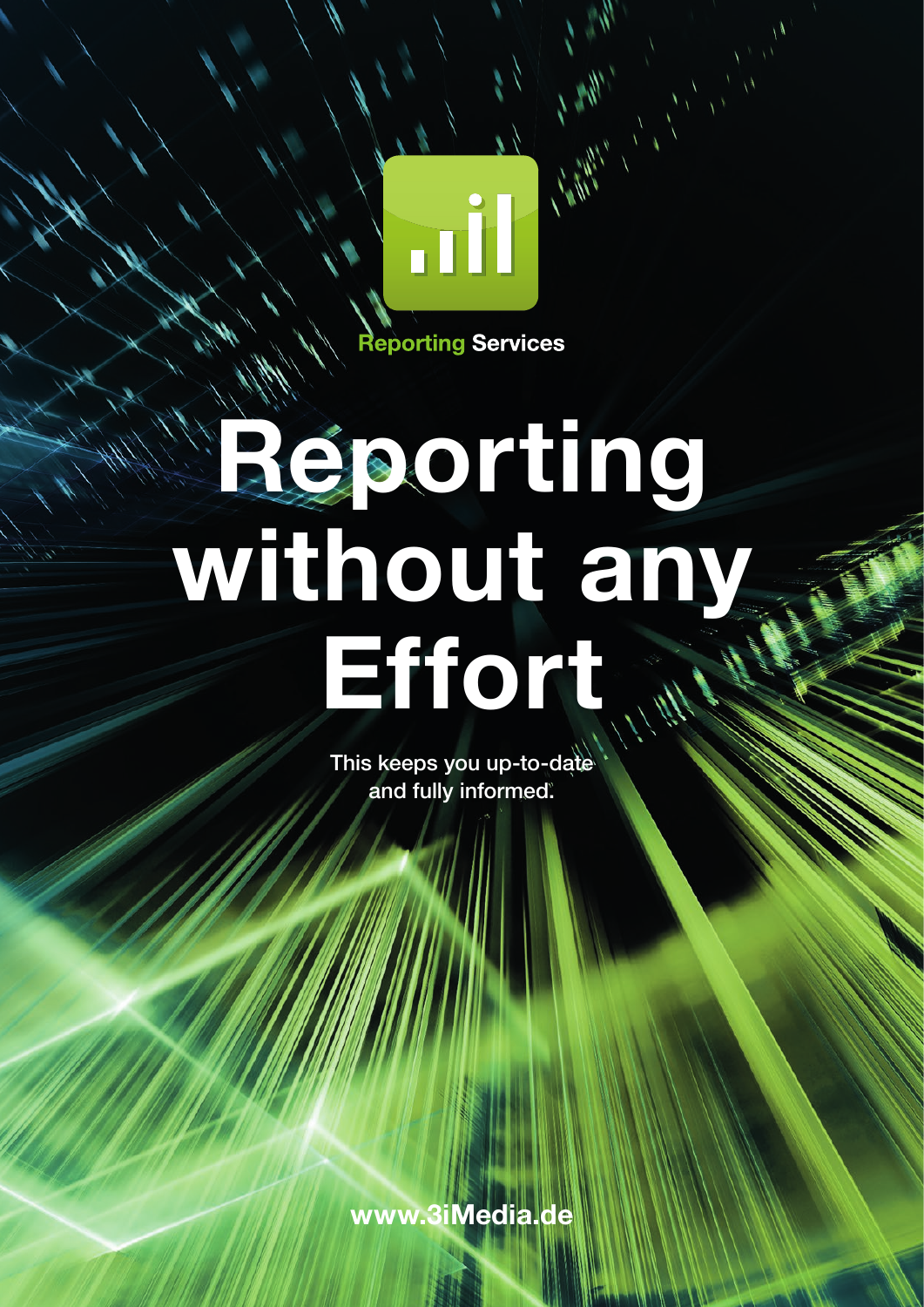

### **No Detail is Lost**

This keeps you up-to-date and fully informed.

### **See what is really going on!**



Reporting solutions can be complicated on installation and time consuming in maintenance. That is why we put a lot of effort into development to make both as easy as possible. After installation, all necessary reports are automatically generated and available on your demand. Adjustments to the PBX system are automatically detected and included in the reports.

**Thus, you are always up to date and able to see what is really going on!** 

All results can be saved to Excel, CSV files or PDF files. Daily statistics and data can be easily displayed using the Wallboard option.